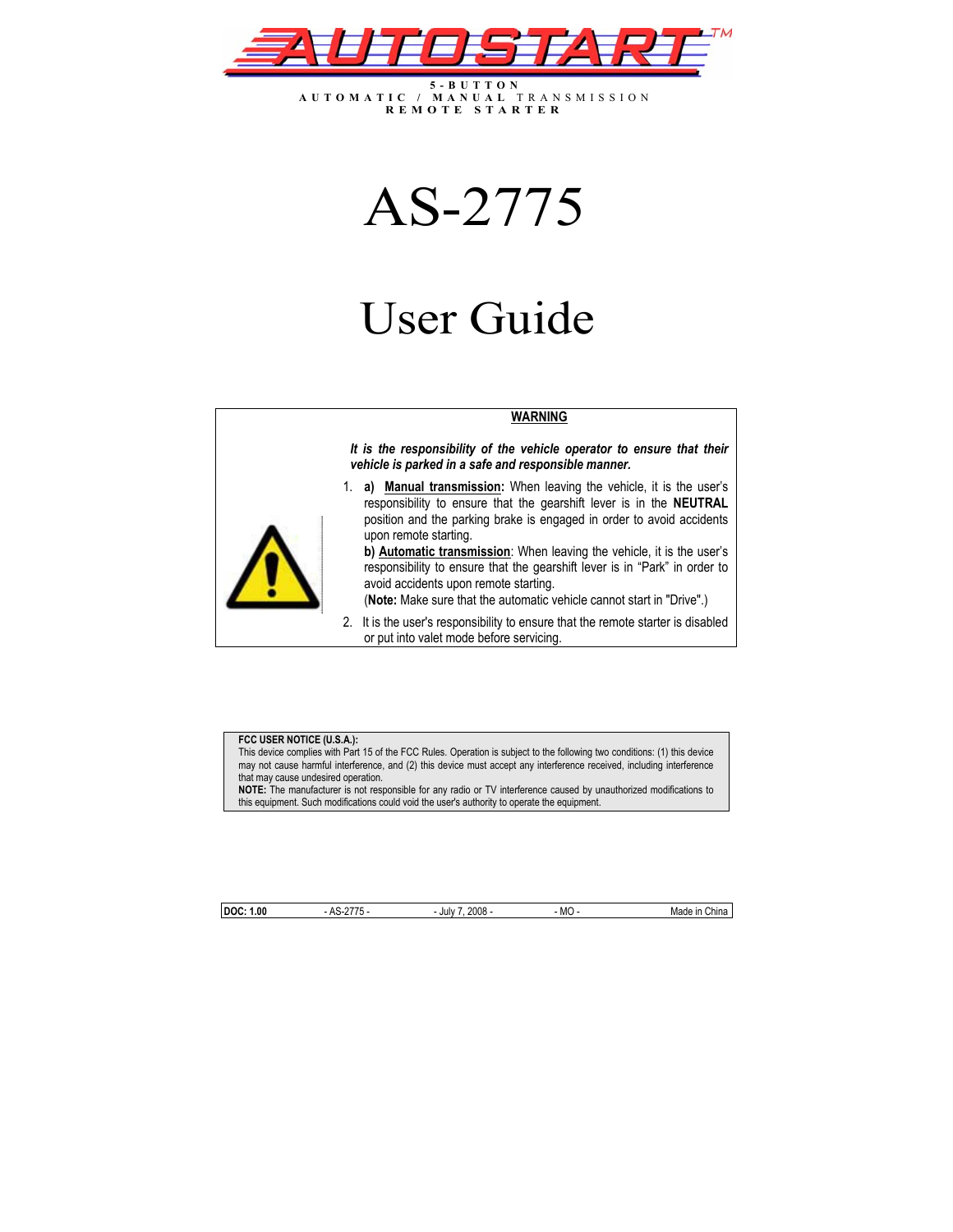## Table of Contents

| Windshield Wipers, Radio & Headlights  3      |
|-----------------------------------------------|
|                                               |
| Remote-Starting Your Vehicle  4               |
| Setting Your Vehicle Into Ready Mode 4        |
|                                               |
|                                               |
|                                               |
|                                               |
|                                               |
|                                               |
|                                               |
|                                               |
| The Starter Kill and the Anti-grind Feature 8 |
|                                               |
|                                               |

| Advanced Features: Installation-programmable   |  |  |  |
|------------------------------------------------|--|--|--|
|                                                |  |  |  |
| Passive or Active Arming of the Starter Kill 8 |  |  |  |
|                                                |  |  |  |
|                                                |  |  |  |
|                                                |  |  |  |
|                                                |  |  |  |
|                                                |  |  |  |
|                                                |  |  |  |
|                                                |  |  |  |
|                                                |  |  |  |
| Installer-Programmable Valet Mode  9           |  |  |  |
|                                                |  |  |  |
|                                                |  |  |  |
|                                                |  |  |  |
|                                                |  |  |  |
|                                                |  |  |  |
|                                                |  |  |  |
| Troubleshooting Poor Transmitting Range  11    |  |  |  |
| LIMITED LIFETIME WARRANTY  12                  |  |  |  |

## Introduction

This is a state-of-the-art remote car starter system. The system is packed with advanced features such as priority access to the driver's door (commodity features) and the Safe Start children safety feature.

With many advanced functions, this product will satisfy any one of your expectations from high-end commodity and security systems, without neglecting any standard feature commonly offered by entry-level starters.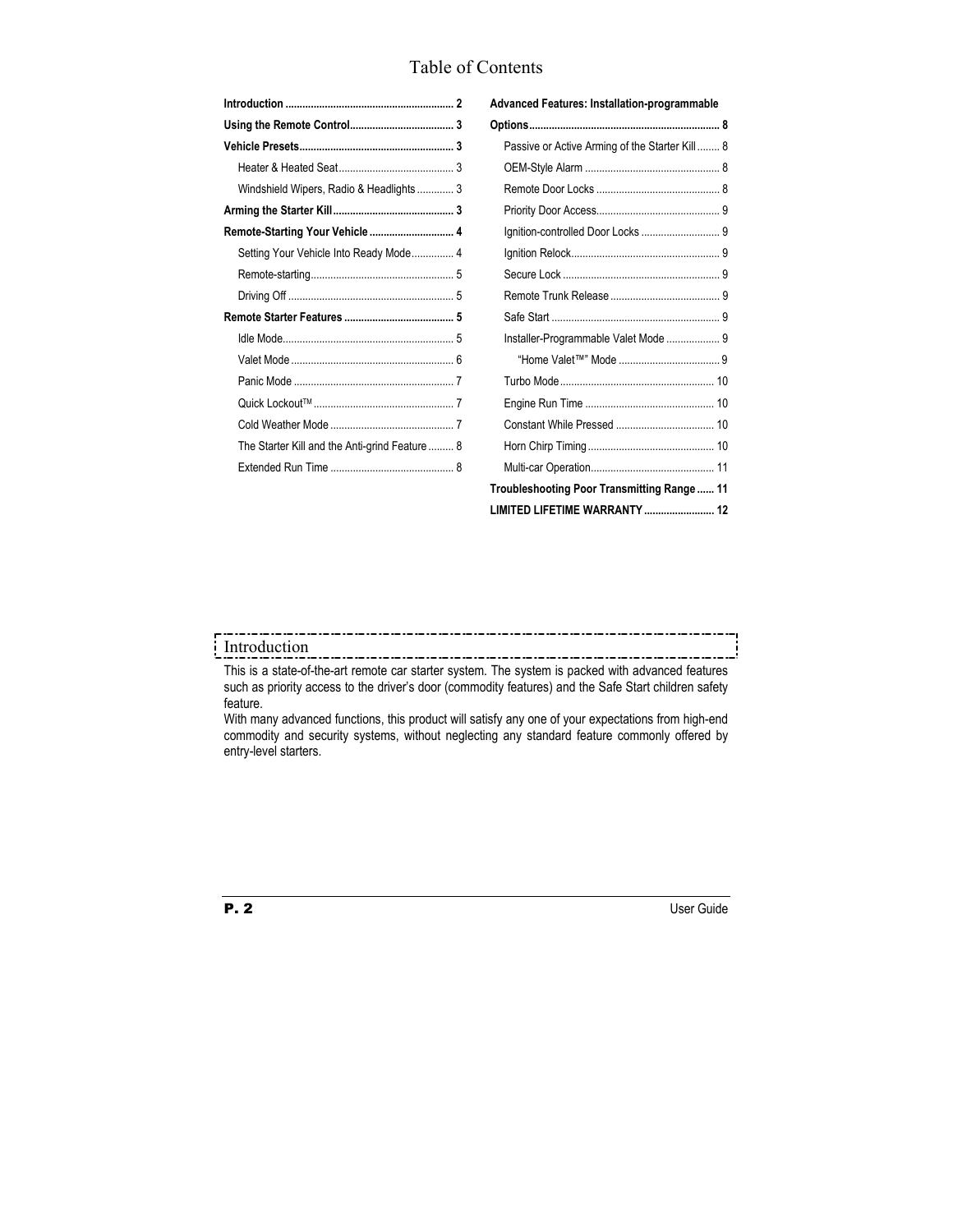### Using the Remote Control

Your Remote Car Starter is equipped with a 5-button multi-channel remote control. It can operate two independent vehicles equipped with a Remote Car Starter (see **Multi-Car Operation** section, later in this Guide, for second-car transmitter functions).

#### **The functions of the transmitter are as follows:**

Picture serves as example only.



**N.B.: Pressing the LOCK and UNLOCK buttons simultaneously will activate the AUX 2 output.** 

### Vehicle Presets

Heater & Heated Seat

When leaving the vehicle it is recommended to preset the accessory controls in preparation for the next remote start. Settings for the blower motor (fan), front and rear, as well as heated seats (if equipped) should not be left on **HIGH**. It is recommended to leave the settings on **LOW** or **MEDIUM** instead.

#### Windshield Wipers, Radio & Headlights

Certain vehicles require the radio and / or windshield wipers and / or headlights circuits to become energized while running under remote start. When leaving the vehicle you must ensure that the windshield wipers and headlights switches are **OFF**. Leaving the headlights switch **ON** on certain types of vehicles could cause them to remain **ON** even after remote starter shutdown, resulting in a dead battery.

#### Arming the Starter Kill

The Starter Kill (if installed) can be configured by the installer either to **Passive Mode** (so as to arm automatically) or **Active Mode** (so as to require the user's intervention for arming). By default, your Remote Car Starter is configured to **Passive Mode**.

#### ¾ **Passive mode:**

- To **arm** the Starter Kill, press the **LOCK** button on the transmitter, **OR**
- In Passive Mode, the Starter Kill will also automatically arm 1 minute (by default) or 3 minutes (if configured this way) after the ignition is turned **OFF** or once the last door is closed (if the doors are monitored).

**- The LED on the antenna will flash quickly during the countdown preceding the activation of the Starter Kill.**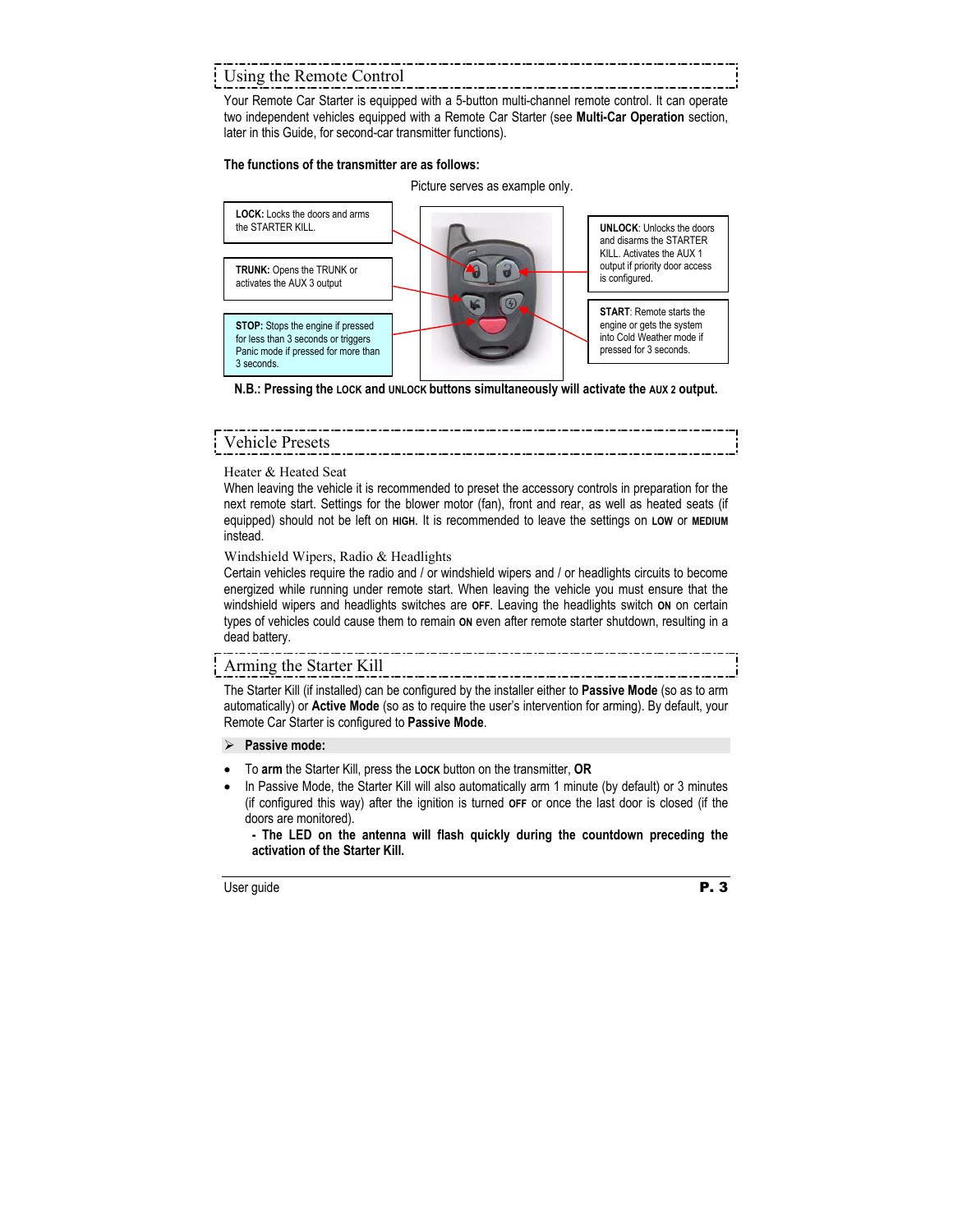**- Once the activation countdown expires, the LED will send a series of quick double flashes to indicate that the Starter Kill is now armed.** 

• To **disarm** the Starter Kill, press the **UNLOCK** button on the transmitter.

**- The Starter Kill will automatically rearm itself after 1 minute (by default) or 3 minutes (if configured this way) if no door is left opened (if the doors are monitored) and the ignition is not turned ON.** 

#### ¾ **Active Mode:**

- To **arm** the Starter Kill, press the **LOCK** button on the transmitter.
	- **The parking lights will flash once.**
	- **The LED on the antenna will flash slowly.**

**- If remote door locks are installed, this will also lock the doors and arm the OEM-style alarm.** 

- To **disarm** the Starter Kill, press the **UNLOCK** button on the transmitter.
	- **The parking lights will flash twice.**
	- **The LED on the antenna will remain OUT.**
	- **If remote door locks are installed, this will also unlock the doors.**  -------------------------------

Remote-Starting Your Vehicle

If your vehicle has an **automatic transmission**, simply press the **START** button to remote start or stop your vehicle. Skip the next steps on to "Remote-starting".

#### Setting Your Vehicle Into Ready Mode

If your vehicle has a **manual transmission** you must read the following indications. In order to start the vehicle by remote, the unit must first be set to Ready Mode. If the unit is not set to Ready Mode, it cannot remote start the vehicle.

**Please note that Ready Mode can be enabled by the remote or the handbrake, depending on the option that was selected by your installer. Therefore, you must follow the appropriate procedure between the two described below in order to set your vehicle into Ready Mode.** 

Once the system is set to Ready Mode, the vehicle can be remote started and stopped at any time. The system will exit Ready Mode if a door, the hood or the trunk is opened, if the brake pedal is pressed, if the parking brake is disengaged or if the ignition key is turned to the **IGNITION ON (RUN)** position.

#### **To set the system to Ready Mode:**

|    | If Ready Mode is enabled by remote                                                                                                                                                      | If Ready Mode is enabled by handbrake                                                                                                                                                                                                   |  |
|----|-----------------------------------------------------------------------------------------------------------------------------------------------------------------------------------------|-----------------------------------------------------------------------------------------------------------------------------------------------------------------------------------------------------------------------------------------|--|
| 1. | Ensure that all the doors, hood and trunk are closed. Make sure that the gear selector is in the<br>neutral position.                                                                   |                                                                                                                                                                                                                                         |  |
| 2. | With the engine already running, apply the<br>parking brake once and release the brake<br>pedal.<br>Make sure to release the brake pedal.                                               | 2.<br>With the engine already running, apply the<br>parking brake twice and release the brake<br>pedal.<br>Make sure to release the brake pedal.<br>The parking lights will flash 3 times<br>quickly and remain lit.<br>Skip to step 4. |  |
| 3. | Within 20 sec. of engaging the parking<br>brake, press and hold LOCK, UNLOCK or<br><b>START</b> on the transmitter.<br>The parking lights will flash 3 times<br>quickly and remain lit. |                                                                                                                                                                                                                                         |  |
| 4. | Remove the key: the engine will continue running.                                                                                                                                       |                                                                                                                                                                                                                                         |  |
| 5. | Exit the vehicle and close all doors, hood and trunk.                                                                                                                                   |                                                                                                                                                                                                                                         |  |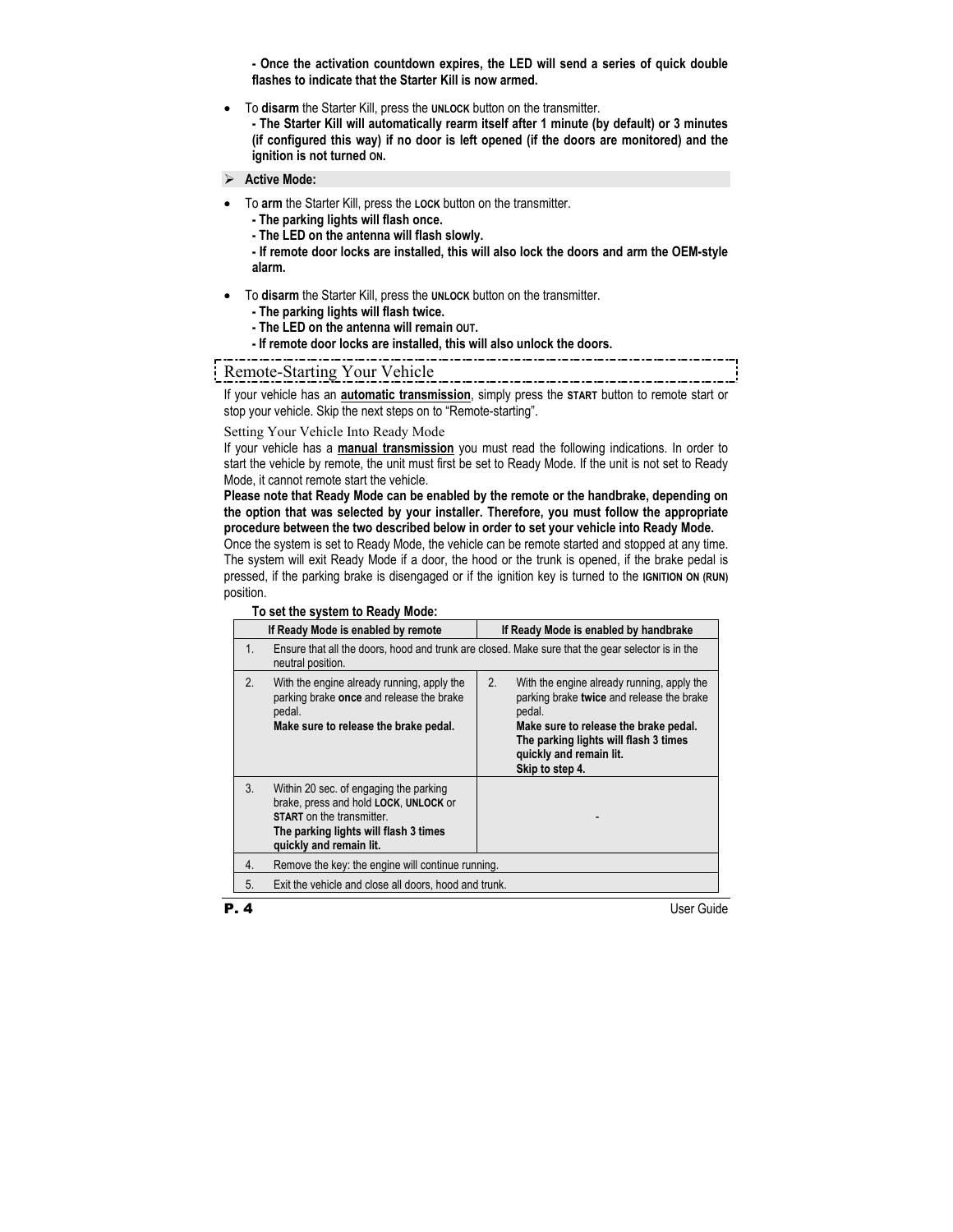- 6. Press for approx. 1 second either:
	- a. **LOCK** to lock the doors and shut down the engine;
	- b. **UNLOCK** to unlock the doors and shut down the engine;
	- c. **START** to shut down the engine without affecting the doors.

**Note:** The vehicle will also enter Ready Mode once the engine run time expires.

#### Remote-starting

Press the **START** button for approximately 1 second. The parking lights will come **ON** to inform you that the Remote Car Starter has received your signal. Approximately 5 seconds later, the engine will start. The parking lights will remain **ON** during the pre-programmed run time of the engine.

If the vehicle does not start at the first attempt, the system will shut down, wait a few seconds and try to start the engine again. If your vehicle is equipped with an automatic transmission, there will be 3 start attempts before the system gives up.

Driving Off

With the vehicle running under remote control, press the **UNLOCK** button to disarm the Starter Kill and/or the OEM-style alarm (if installed) and unlock the doors. Enter the vehicle and do the following:

- 1. Turn the ignition key to the **IGNITION ON (RUN)** position. (**Do not turn the key** to the **CRANK** position while the engine is running. This would cause the starter motor to re-engage.)
- 2. Press the brake pedal to disengage the remote starter unit.

You are now ready to drive off.

#### Remote Starter Features

Idle Mode

**Convenience feature:** Idle Mode allows you to keep the engine running and the doors locked while you stop, for example, at a convenience store or for a short delivery.

This feature allows you to let the remote starter take over control of the vehicle (i.e. no Key in the Ignition Switch) while the engine is running.

**If your vehicle has an automatic transmission, proceed as follows to set the system to Idle Mode:** 

- 1. With the engine running, make sure to release the brake pedal and press the **LOCK, UNLOCK** or **START** button on the transmitter until the parking lights come **ON**.
- 2. Remove the ignition key from the ignition switch.
- **The engine will continue running.**
- 3. Exit the vehicle and close all doors, hood and trunk.
- 4. Press the **LOCK** button to leave the doors locked. **This will also arm the OEM-style alarm and starter kill (if configured|).**
- 5. Press the **UNLOCK** button to leave the doors unlocked.

**Note:** The engine will continue running until the user re-enters the vehicle or until the expiration of the engine run time.

If your vehicle has a **manual transmission**, Idle Mode can be activated **through the same routine as that used for Ready Mode (see earlier in this Guide)**; at the last step, the **TRUNK** button is pressed instead of the other buttons.

**Please note that the horn will honk once and that the OEM-style alarm will be armed if the Idle Mode option is enabled.**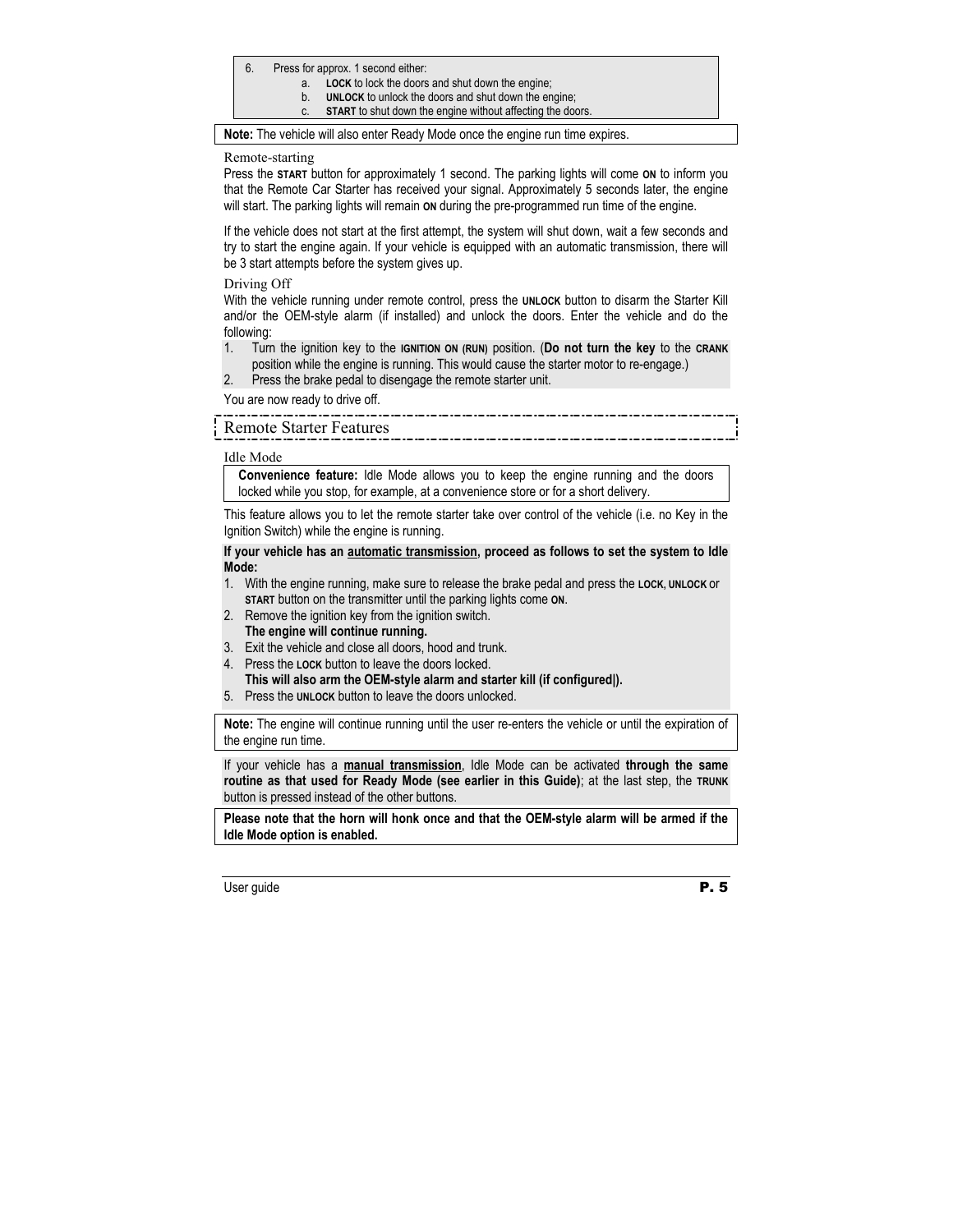**Note:** If the pre-programmed run-time expires or if the user shuts down the engine by remote control, the vehicle will enter Ready Mode.

**Caution!!!** Do not leave children or pets unattended in a vehicle standing in Idle Mode.

Valet Mode

When your vehicle is in Valet Mode, the remote starter and alarm (if configured) functionalities are disabled. If the vehicle needs to be serviced, or if you park it indoors, the Valet Mode will prevent the engine from being remote-started accidentally.

- ¾ **Any of the following features will put your remote car starter into Valet Mode:** 
	- **Ignition Valet:** This feature allows you to put your system into Valet Mode by using the **ignition key**.
	- **Remote valet:** This feature allows you to put your system into Valet Mode by using the **transmitter.**
	- Valet switch: This feature allows you to put your system into Valet Mode by using a  **push button switch** (**optional).**
		- **To put the system i n t o Valet Mode**
- **To put the system i n t o Valet mode using the KEY (Ignition Valet Mode):** 
	- a. Insert the ignition key into the ignition switch. Within 10 sec., turn the key 5 times successively into the **IGNITION/RUN** and **OFF** positions. **The parking lights will flash three times.**
	- b. Turn the ignition **OFF The LED on the antenna will come ON solid to indicate that the vehicle has successfully entered Valet mode.**
- **To put the system i n t o Valet mode using the TRANSMITTER (Remote Valet Mode):** 
	- a. Press the **UNLOCK** and **START** buttons simultaneously until the parking lights flash  **three times.**

 **The LED on the antenna will come ON solid to indicate that the vehicle has successfully entered Valet mode.** 

- **To put the system i n t o Valet mode using the PUSH BUTTON SWITCH (Valet Switch Mode):** 
	- a. Insert the ignition key into the ignition switch.
	- b. Turn the key into the **ON** position
	- c. Within 5 seconds, press the push button switch until the parking lights flash **3 times**.
	- d. Release the push button and turn the ignition to the **OFF** position.
		- **The LED on the antenna will come ON solid to indicate that the vehicle has successfully entered Valet mode.**

#### **To put the system o u t o f Valet Mode**

- **To put the system o u t o f Valet mode using the KEY (Ignition Valet Mode):** 
	- a. Insert the ignition key into the ignition switch. Within 10 sec., turn the key 5 times successively into the **IGNITION/RUN** and **OFF** positions. **The parking lights will flash twice.**
	- b. Turn the ignition **OFF The LED on the antenna will flash quickly to indicate that the vehicle is now out of Valet mode.**
- To put the system out of Valet mode using the TRANSMITTER (Remote Valet Mode):
	- a. Press the **UNLOCK** and **START** buttons simultaneously until the parking lights flash  **twice.**

 **The LED on the antenna will flash quickly to indicate that the vehicle is now out of Valet mode.**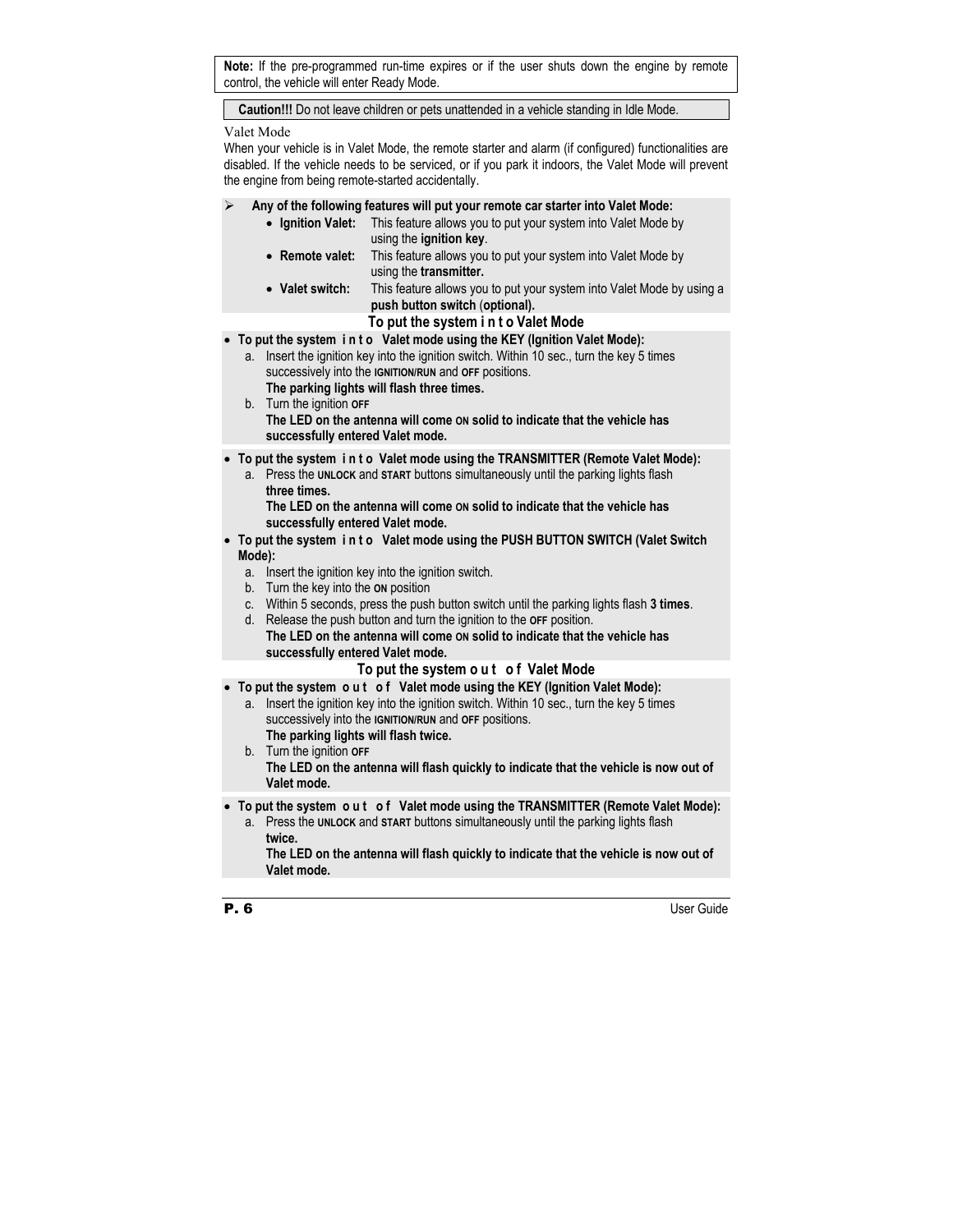- **To put the system o u t o f Valet mode using the PUSH BUTTON SWITCH (Valet Switch Mode):** 
	- a. Insert the ignition key into the ignition switch.
	- b. Turn the key into the **ON** position
	- c. Press the push button switch until the Parking lights flash **twice**.
	- d. Release the push button and turn the ignition to the **OFF** position.

#### **The LED on the antenna will flash quickly to indicate that the vehicle is now out of Valet mode.**

#### Panic Mode

**Note:** Panic mode can only be activated if the horn has been adequately configured by your installer.

In an emergency situation, you can activate panic mode by pressing and holding the **STOP** button for more than 3 seconds, until the horn starts honking. If the vehicle is under a remote start, the engine will shutdown automatically before setting off the horn. You can stop the horn by pressing:



## **(this will lock your doors and deactivate panic mode),** or

**(this will unlock your doors and deactivate panic mode)**.

Furthermore, the panic mode can be stopped by activating one of the following three (3) features:

- a) Remote valet (pressing **UNLOCK** and **START** for at least 3 seconds)
- b) Ignition valet (turning the key inside the ignition switch from **OFF** to **ON** 6 times in a row)
- c) By turning the key to the **ON** position and pressing the valet switch (if included) until the parking lights flash 5 times.

Panic Mode will automatically shut down after 30 sec.

#### Ouick Lockout $^{TM}$

(Also called **Secure Panic**.) For fast protection in emergency situations, the system will **LOCK** all doors when you **press the brake pedal while you hear the sound signal**. (**Quick Lockout** is only available when **panic mode** has been set off.)

#### Cold Weather Mode

If your vehicle has a manual transmission, Ready mode should be set before entering Cold Weather mode. When Cold Weather Mode is active, the engine starts every 2 hours and runs for 3 minutes (or for 8 or 20 minutes with diesel engines). Cold Weather Mode automatically ends after 24 hours (or 12 starts).

#### **To enter Cold Weather Mode:**

- Press and hold the **START** button for at least 3 seconds
- The parking lights will flash for 2 seconds, pause, then **flash three (3) times.**

#### **To exit Cold Weather Mode, do any one of the following actions:**

- Open the hood.
- Start the engine by remote.
- Turn the ignition key to the **IGNITION ON (RUN)** position.
- Press and hold the **START** button until the parking lights come **ON** for 2 seconds, pause, **then flash once**.

#### **If Safe Start is enabled, you can activate Cold Weather Mode by:**

- Pressing and releasing the **START** button, then;
- Pressing and holding the **START** button until the parking lights **flash 3 times**.

#### **To verify whether the system is in Cold Weather Mode (automatic transmissions only):**

• Press the brake pedal: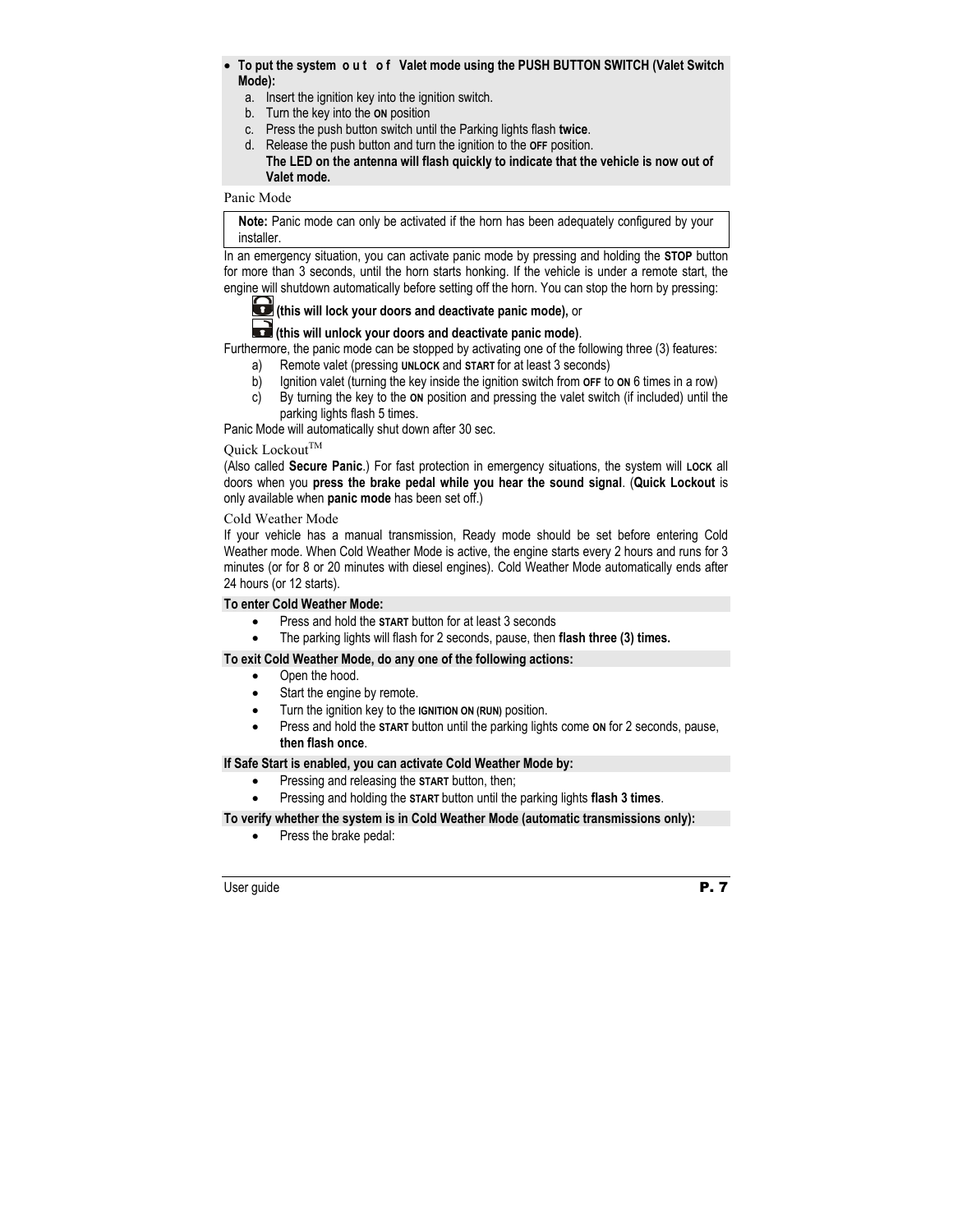If the vehicle is in cold weather mode, the parking lights will remain on while the brake pedal is pressed.

#### The Starter Kill and the Anti-grind Feature

With this added security feature, the system will prevent your vehicle from starting with the ignition key when the Starter Kill is armed. If your Remote Car Starter was installed with the Starter Kill option, one will not be able to start your vehicle with the key unless the system has been unlocked and disarmed first, or put into Valet Mode.

**Note:** If the Starter Kill is installed, your vehicle will benefit from a protection against starter motor damage that could occur after remote-starting the engine should the user, by force of habit, turn the ignition key to the **CRANK** position.

#### Extended Run Time

With the vehicle running under a remote start, pressing and holding the **START** button for more than 3 seconds will reset the run time counter to zero and restart the run time cycle from the beginning.

- **The horn (if programmed) will honk once;**
- **The parking lights will flash slowly 3 times then remain lit.**

To stop the vehicle at any moment, simply press the **STOP** button. **This procedure can only be carried out once per remote start.** 

*Example:* If your Module is programmed for a runtime of 3 minutes and your vehicle has been running for 2 minutes already, pressing the **START** button will reset the counter to zero and the Engine will run for another cycle (in this case, 3 minutes).

# Advanced Features: Installation-programmable Options

The Remote Car Starter was designed with flexibility and OEM integration in mind. With its programmable options, this unit can single-handedly control nearly any electrical system in your vehicle.

**Caution:** The programming of your system should be left to a professional. Changing any one of the settings may affect the operation of your Remote Car Starter. Please note that the following programmable options may require additional parts and labor.

Passive or Active Arming of the Starter Kill See section "**Arming the Starting Kill**" earlier in this guide.

#### OEM-Style Alarm

The OEM-style alarm (if configured by your installer) monitors the doors, hood and ignition switch of your vehicle. It will sound the horn if a door or the hood is opened, or if the key is turned in the ignition.

- To **arm** the OEM-style alarm, press the **LOCK** button on the transmitter.
	- **The OEM-style alarm will ONLY arm if the LOCK button on the transmitter is pressed.**
	- **The LED on the antenna will flash slowly to indicate that the OEM-style alarm is now armed.**
- To **disarm** the OEM-style alarm, press the **UNLOCK** button on the transmitter.
- **To stop the horn from sounding if the OEM-style alarm is triggered, press the LOCK or UNLOCK button, or put the system in and out of Valet Mode (ignition valet, remote valet or using the valet switch – for more information, see the "Valet Mode" section earlier in this Guide).**

#### Remote Door Locks

If your Remote Car Starter was installed with the Remote Door Locks option, you will have the convenience of remote keyless entry. See section **"Arming the Starter Kill"**, earlier in this Guide, for further instructions on remote door locking and unlocking.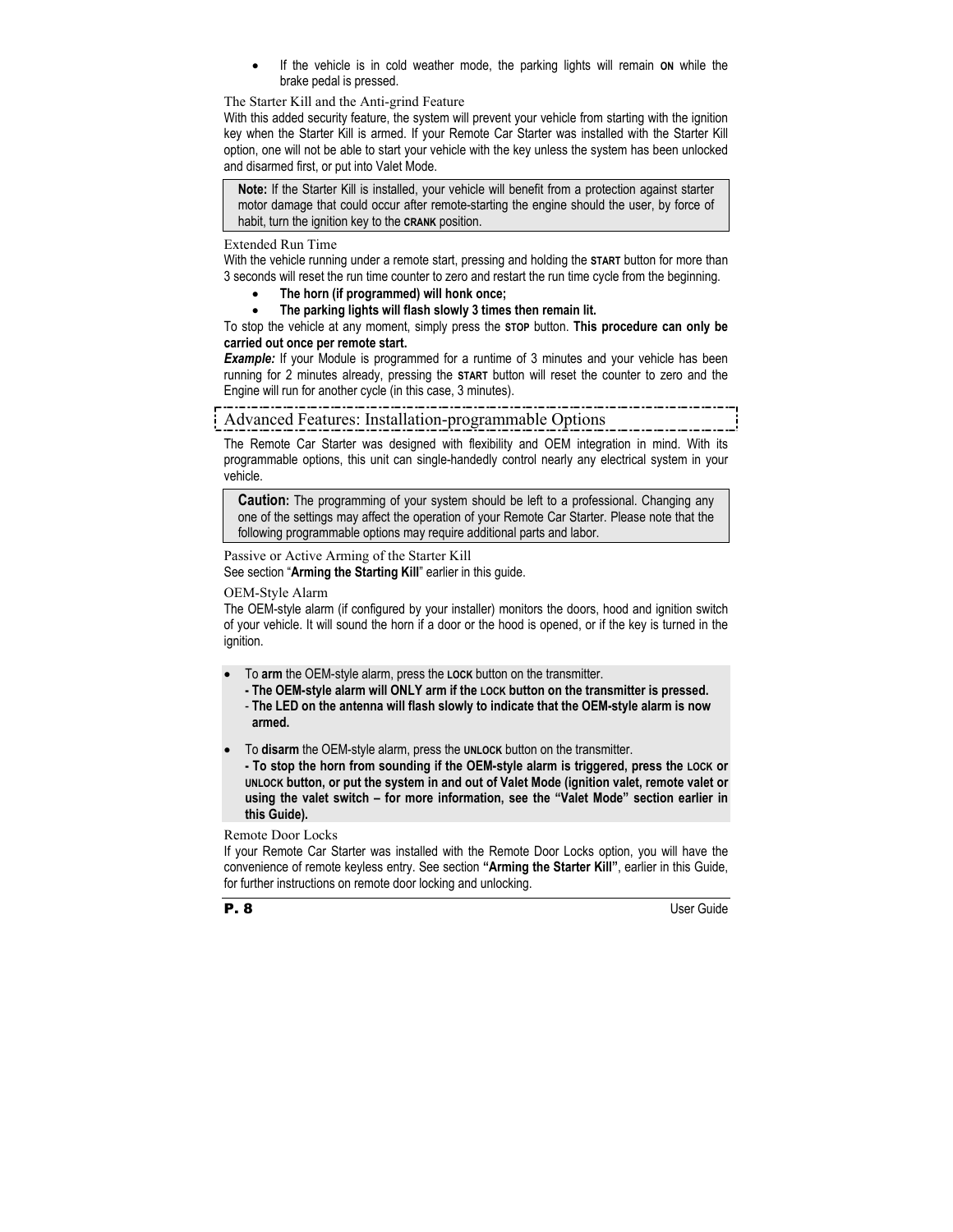#### Priority Door Access

If the Remote Door Locks option is installed on your vehicle, this safety feature allows you to unlock solely the driver's door with a single press of the **UNLOCK** button on the transmitter; upon a second press of the **UNLOCK** button within 6 seconds, all the other doors will unlock.

#### Ignition-controlled Door Locks

This is an added security feature. If your Remote Car Starter was installed with the Ignition-Controlled Door Locks option, the doors will automatically be locked as soon as the ignition key is turned to the **IGNITION ON (RUN)** position while the brakes are pressed. The remote car starter will also lock any door that was unlocked and opened (then closed) the next time the break pedal is pressed. When the key is turned to the **OFF** position, the doors will automatically be unlocked.

#### Ignition Relock

On Remote Car Starters of this series, when Ignition-controlled Door Locks are enabled and the ignition key is in the **IGNITION ON (RUN)** position, should any door be unlocked and opened, all doors will be relocked next time the brake pedal is pressed.

#### Secure Lock

(Disabled by default.) Before your vehicle can be remote-started, the factory security system must first be disarmed. The Secure Lock feature may be required on certain vehicle models with factory security systems that automatically unlock the doors when the security system is disarmed.

To keep your vehicle protected when the factory security system is disarmed for a remote start, Secure Lock will relock your doors as soon as the vehicle is started. Once the engine is shut down by remote or after its runtime has expired, Secure Lock will also rearm your factory security system and relock the doors.

#### Remote Trunk Release

If your system was installed with the Remote Trunk Release option, you can open your trunk by pressing the **TRUNK** button for 3 seconds on the remote transmitter. The OEM alarm will be disarmed until the **LOCK** button is pressed.

#### Safe Start

If this feature is enabled, the user must press the **START** button twice within 3 seconds to remotestart the vehicle. This will eliminate accidental remote starts, e.g. when children are playing with the transmitter.

- To remote-start your vehicle if **Swap Start Mode** is selected, press **LOCK** and **UNLOCK** simultaneously.
- The **AUX 2** output can be activated by pressing the **START** button.

#### Installer-Programmable Valet Mode

#### "Home Valet™" Mode

If configured at installation, this feature will set the vehicle to a no-remote-start mode: if the vehicle is parked indoors, there is no danger of it starting accidentally by remote control.

**Note:** Once the home valet mode is activated, the vehicle will not start by remote but the OEM alarm functions and starter kill will still be enabled.

#### **To take the system i n t o home valet mode:**

- Press the **LOCK** or **UNLOCK** button.
- Within 3 seconds, press the **START** and **LOCK** buttons simultaneously. **The parking lights will come ON for 2 seconds, then turn OFF.**

#### **To take the system o u t o f home valet mode:**

• Turn the ignition key to the **IGNITION ON (RUN)** position.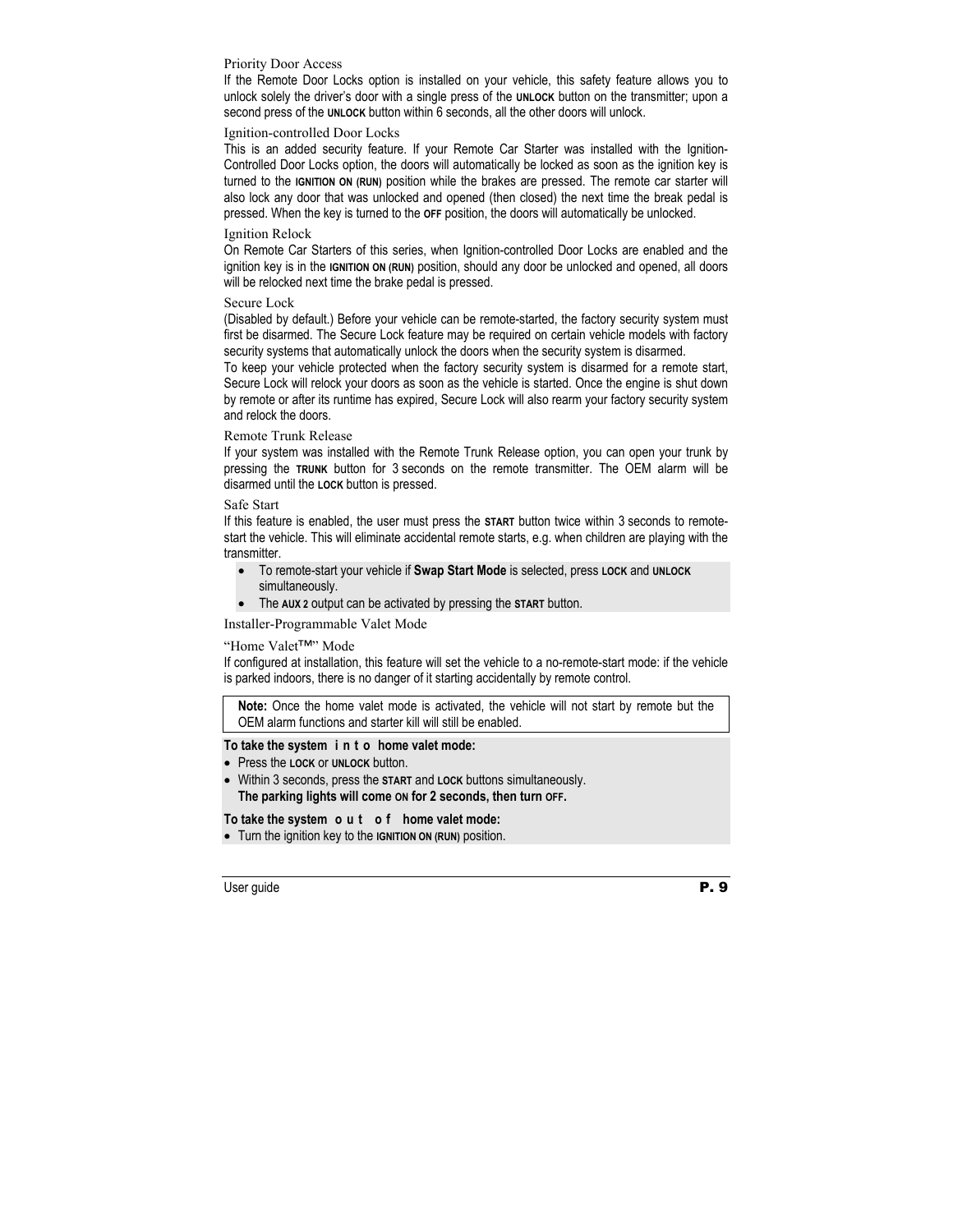The system will warn you if someone attempts to start your vehicle while it stands in Home Valet Mode:

- The parking lights will:
	- Turn **ON** then **OFF**; then
	- **Flash twice**, pause; then
	- Flash **twice** again.

#### Turbo Mode

If Turbo Mode is configured at installation, it will allow a turbocharger to idle down after the user leaves the vehicle: the unit will take over the vehicle and keep it running for 60 seconds (or until it is shut down by remote control), then shut down the engine.

#### **If your vehicle has an automatic transmission, proceed as follows to set the system to Turbo Mode:**

- 1) With the engine running, make sure to release the brake pedal and press the **LOCK, UNLOCK** or **START** button on the transmitter until the parking lights come **ON**.
- 2) Remove the ignition key from the ignition switch.
- **The engine will continue running.**
- 3) Exit the vehicle and close all doors, hood and trunk.
- 4) **Press the TRUNK button; this will lock the doors, arm the OEM-style alarm (if configured|) and confirm that the vehicle is in Turbo Mode.**
- 5) **The engine will shut down after 60 seconds.**

#### **If your vehicle has a manual transmission, follow all steps of the Ready Mode routine (see earlier in this Guide) to activate Turbo Mode. At the last step, press either:**

- 1) **LOCK** to lock the doors and have the engine shut down after 60 seconds; **The parking lights will flash 3 times and remain lit. The OEM-style alarm and starter kill (if configured) will be armed.**
- 2) **UNLOCK** to unlock the doors and have the engine shut down after 60 seconds; **The parking lights will flash 3 times and remain lit.**
- 3) **STOP** to shut down the engine without affecting the doors.

**Note:** The vehicle will enter Ready Mode once the engine run time expires.

#### Engine Run Time

If you have a gas engine, your Remote Car Starter can be programmed to run the engine for 3, 15, or 25 minutes (15 minutes by default). If you have a diesel engine, the Remote Car Starter can be programmed to run the engine for 8, 20, or 30 minutes (20 minutes default).

#### Constant While Pressed

If enabled by your installer, this option allows you to open or close your windows at a distance or to open or close the sunroof.

- Pressing and holding the **LOCK** button for more than 3 seconds will lock all doors and will send a constant pulse as long as the **LOCK** button is held down (maximum of 15 seconds). This constant pulse can be configured to activate certain functionalities such as rolling up the windows – **Please refer to your installer to see if your vehicle is compatible with this option.**
- Pressing and holding the **UNLOCK** button for more than 3 seconds will unlock all doors and will send a constant pulse as long as the **UNLOCK** button is held down (maximum of 15 seconds). This constant pulse can be configured to activate certain functionalities such as rolling down the windows – **Please refer to your installer to see if your vehicle is compatible with this option.**

#### Horn Chirp Timing

The pulse duration can be configured by your installer (from 5 ms to 200 ms).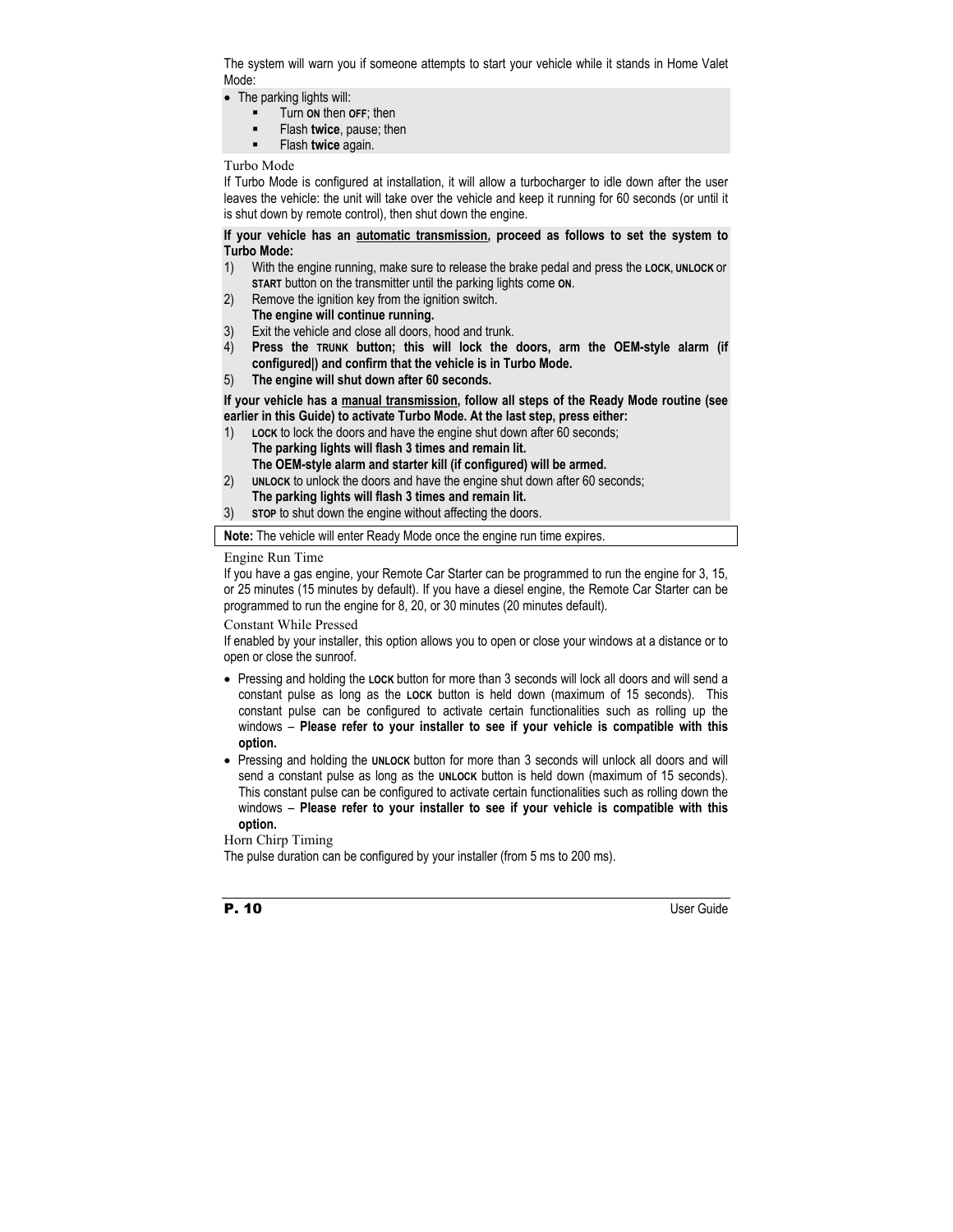#### Multi-car Operation

This option allows the owner of two vehicles, both equipped with the same Remote Car Starter model, to control both systems with a single remote control. To control the second vehicle, simultaneously press the **TRUNK** button and the button of the function you wish to use.

**Note:** Your remote control must be configured for second car operation by the installer.

| Press TRUNK + LOCK buttons simultaneously: LOCK                 |  |  |  |  |
|-----------------------------------------------------------------|--|--|--|--|
| Press TRUNK + UNLOCK simultaneously:UNLOCK                      |  |  |  |  |
| Press TRUNK + START simultaneously: START                       |  |  |  |  |
|                                                                 |  |  |  |  |
| Press TRUNK + START simultaneously for 3 sec: Cold Weather Mode |  |  |  |  |

# Troubleshooting Poor Transmitting Range

Many factors may affect the operating range of the transmitter. Some of these are:

- The condition of the battery in the transmitter.
- The operating environment (for example: downtown radio-frequency noise, airports, cellular phone towers…).
- Metal: any type of metal will affect operating range. This includes the vehicle itself.
- The shape of the vehicle can affect range as well (vans in general have less range).
- The shape of the roof and A-pillars brings about considerable radio-frequency deflection (in this case, the signal from the remote control). As a result, the direction in which the vehicle is facing in relation to the remote control can affect the range. Straight on (standing in front of the vehicle) generally gives you the greatest range; the second best performance is from the back. Using the remote control from either side of the vehicle will usually give the lowest range.
- The range will be significantly lower in a crowded parking lot than in open space.
- Always hold the transmitter high, approximately at shoulder height.
- The operating range will be somewhat lower on vehicles equipped with an aftermarket or factory alarm.